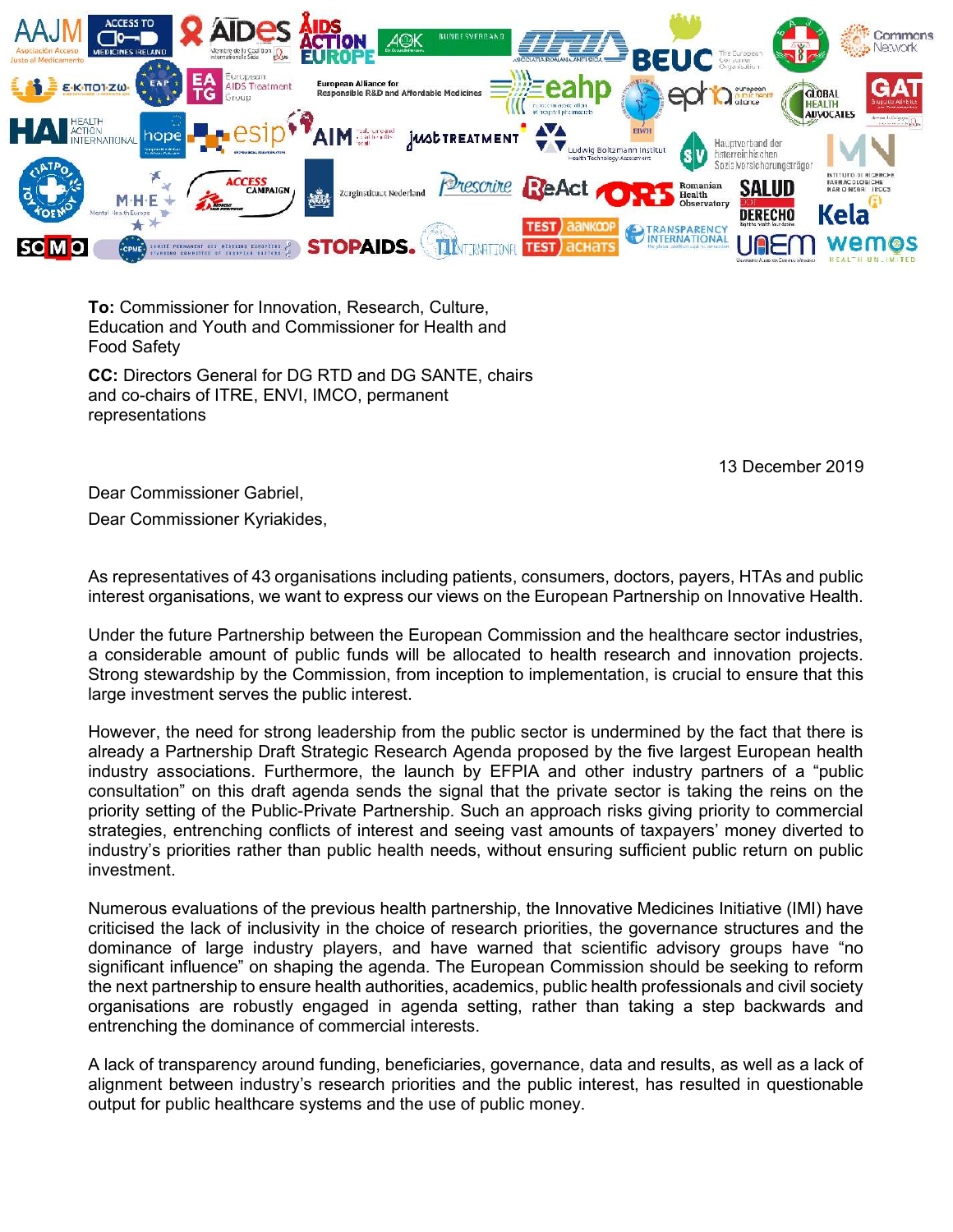We urge the European Commission to safeguard that the public interest is at the core of the future European Partnership on Innovative Health by ensuring:

- 1. Priority Setting driven by public health needs
- 2. Transparent, balanced and inclusive governance structures
- 3. Public return on public investment and ensuring equitable access to publicly funded R&I
- 4. Full transparency on R&I investments
- 5. Open science
- 6. Sensitive health policy issues to be discussed in inclusive multi-stakeholder platforms with strong stewardship from public authorities

We welcome the possibility of a meeting to further discuss our proposals, which are detailed on the following page.

# Supporting organisations

- 1. AAJM Asociación por un Acceso Justo al Medicamento (Spain)
- 2. Access to Medicines Ireland (Ireland)
- 3. AIDES (France)
- 4. AIDS Action Europe
- 5. AOK Bundesverband (Germany)
- 6. ARAS Romanian Association Against AIDS (Romania)
- 7. BEUC The European Consumer **Organisation**
- 8. Bulgarian Association for Patients' Defense (Bulgaria)
- 9. Commons Network
- 10. EKPIZO (Greece)
- 11. European Academy of Paediatrics
- 12. European AIDS Treatment Group
- 13. European Alliance for Responsible R&D and Affordable Medicines
- 14. European Association of Hospital Pharmacists - EAHP
- 15. European Institute of Women's Health
- 16. European Public Health Alliance EPHA
- 17. European Social Insurance Platform ESIP
- 18. Global Health Advocates
- 19. Grupo de Ativistas em Tratamentos (Portugal)
- 20. Health Action International HAI
- 21. HOPE European Hospital and Healthcare Federation
- 22. International Association of Mutual Benefit Societies - AIM
- 23. Just Treatment
- 24. Ludwig Boltzmann Institute for HTA LBI-HTA (Autria)
- 25. Main Association of Austrian Social Security Institutions – HVB (Austria)
- 26. Mario Negri Institute for Pharmacological Research (Italy)
- 27. Medecins du Monde (Greece)
- 28. Mental Health Europe
- 29. MSF Access Campaign
- 30. National Health Care Institute ZIN (The Netherlands)
- 31. Prescrire
- 32. ReAct Europe
- 33. Romanian Health Observatory (Romania)
- 34. Salud por Derecho (Spain)
- 35. Social Security Institution of Finland (Finland)
- 36. SOMO
- 37. Standing Committee of European Doctors - CPME
- 38. STOPAIDS (UK)
- 39. T1International
- 40. Test Aankoop/Test Achats (Belgium)
- 41. Transparency International Health Initiative
- 42. Universities Allied for Essential Medicines (UAEM) Europe
- 43. Wemos (The Netherlands)

### Contact:

Viviana Galli, European Alliance for Responsible R&D and Affordable Medicines, viviana@medicinesalliance.eu